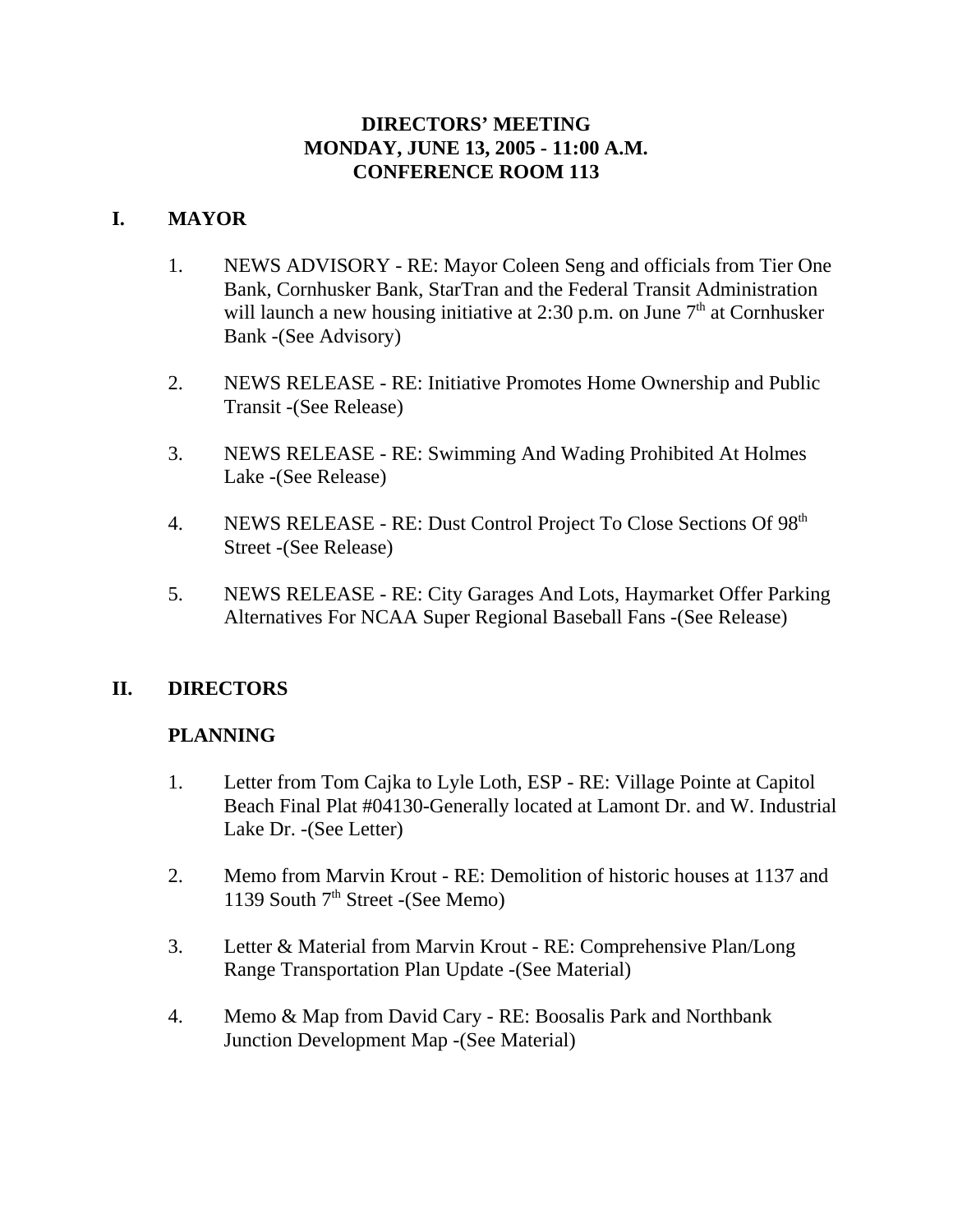# **PLANNING COMMISSION FINAL ACTION .....**

- 1. Special Permit #05023 and Use Permit #140B DENIED-Expansion of Appian Way (Prairie Lake) to allow 18-screen theater complex  $(S. 91<sup>st</sup>$  and Pine Lake Road).
- 2. Special Permit #04067 and Use Permit #139A Stone Bridge Creek Villas Community Unit Plan (South of Humphrey Avenue and northwest of the I-80 & No. 27<sup>th</sup> Street interchange) Resolution No. PC-00929 and PC-00930.

# **PUBLIC WORKS & UTILITIES**

- 1. Public Works & Utilities ADVISORY RE: Sidewalk Repair Advisory-South Salt Creek Neighborhood Area-Project #702169 -(See Advisory)
- 2. 2005 Floodplain Mapping -(See Map)

# **III. CITY CLERK**

# **IV. COUNCIL**

 **A. COUNCIL REQUESTS/CORRESPONDENCE - NONE**

## **V. MISCELLANEOUS**

- 1. Letter from Dave Fowler, Lincoln Musician RE: Would like to express his appreciation to the City Council for sending the smoking ban to Lincoln voters -(See Letter)
- 2. Letter from Virginia K. Wright MS, Lincoln Neighborhood Alliance, Couches on Porches Sub-Committee - RE: The topic of "couches on porches" -(See Letter)
- 3. 2 -E-Mail's from Art Kavan; Jeff Kimble; RE: Wal-Mart (See E-Mail's)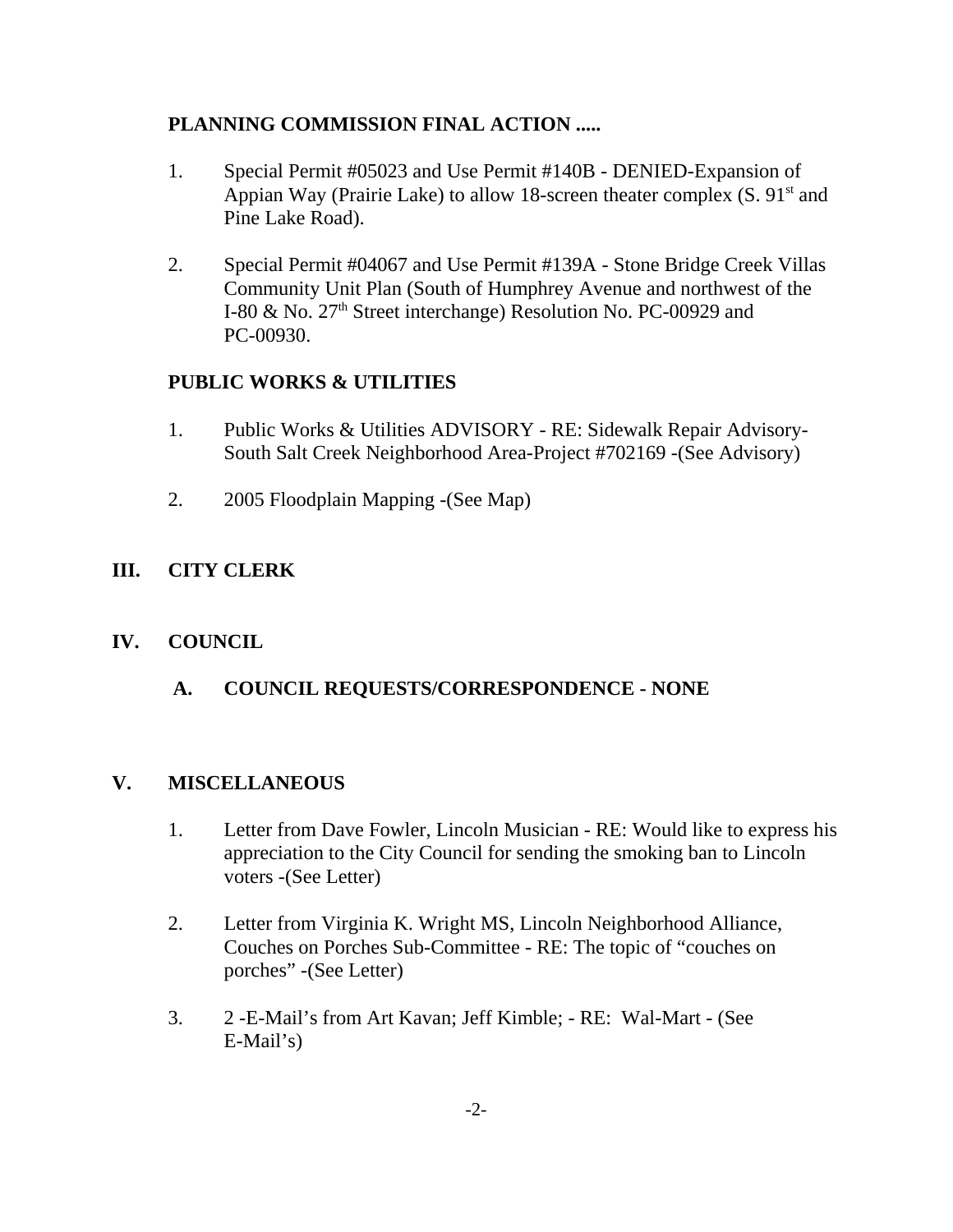- 4. E-Mail from Ken Kiewra RE: Lowe's proposal -(See E-Mail)
- 5. Letter from Kenneth A. Kiewra, Country Meadows Resident RE: Proposed Lowe's Development -(See Letter)
- 6. Response E-Mail & Map from Thomas S. Shafer, P.E., Design/Construction Manager, Public Works & Utilities Department to Mr. King - RE:  $80<sup>th</sup>$  & Pioneers -(See Material)
- 7. Memo & Map from David Cary, Transportation Planner, City-County Planning Department - RE: Boosalis Park and Northbank Junction Development Map -(See Material)
- 8. E-Mail from Karl Detweiler RE: Lack of Revenue -(See E-Mail)
- 9. E-Mail from Kevin RE: Wal-Mart -(See E-Mail)
- 10. Letter from David D. Babcock RE: Townhouse development proposal for the O-3 zoned property at the Northwest corner of South  $40<sup>th</sup>$  St. and Grainger Parkway-(See Letter)
- 11. Letter from Melinda Kramer RE: Hartland's Garden Valley Community Unit Plan-Special Permit #05015 -(See Letter)
- 12. Letter from LINWELD, INC. RE: August 1, 2005 Proposed Rate Increase -(See Letter)
- 13. Letter & Material from Jane Raybould, Director of Buildings & Equipment, B&R Stores, Inc. - RE: "Thank-you" for your vote against changing the comprehensive plan that would have allowed Wal-Mart at  $84<sup>th</sup> \&$  Adams -(See Material)
- 14. E-Mail from Teresa Mulkey Predmore RE: Super Wal-Mart -(See E-Mail)

## **VI. ADJOURNMENT**

da061305/tjg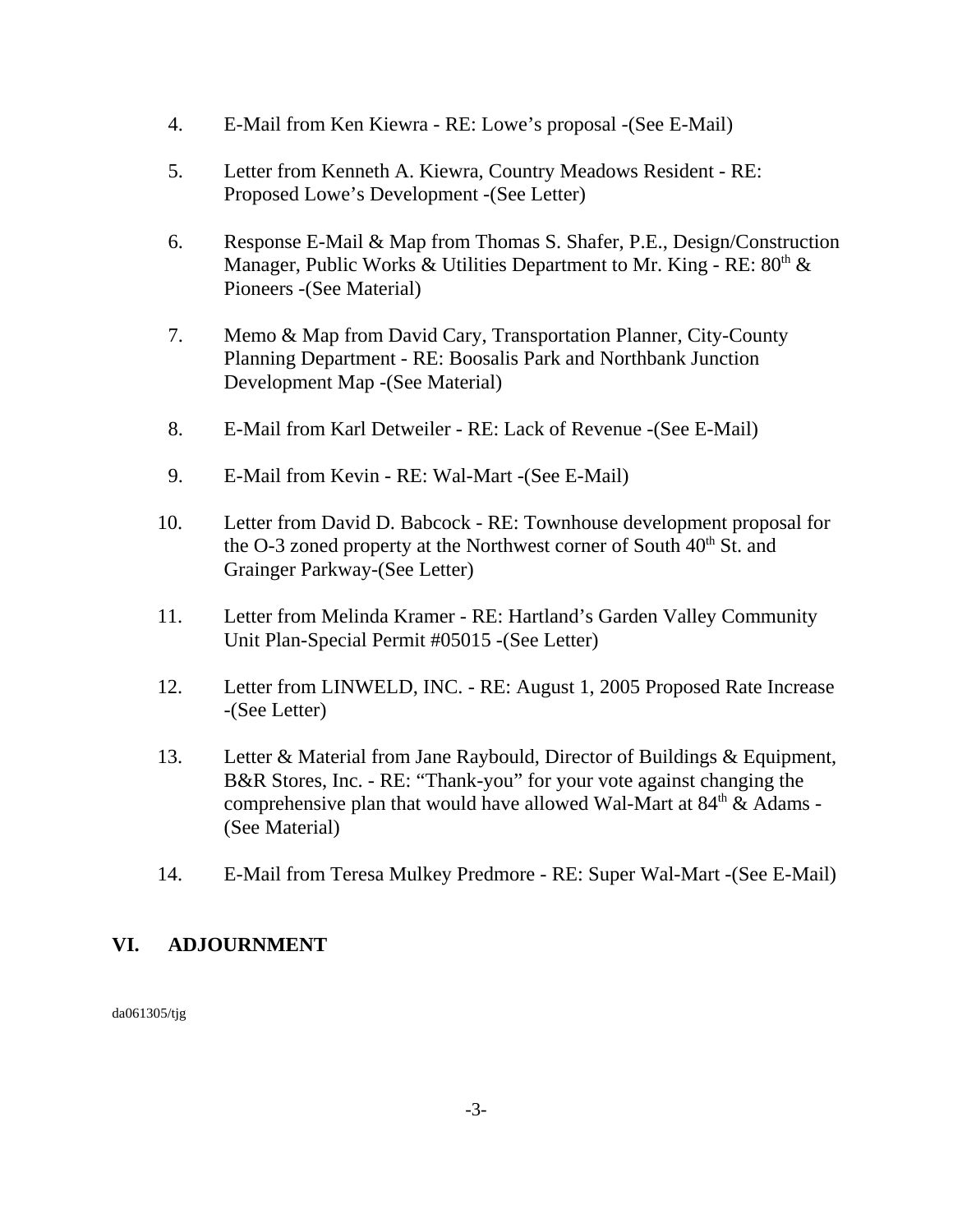#### **DIRECTORS' MEETING MINUTES MONDAY, JUNE 13, 2005 CONFERENCE ROOM 113**

**Council Members Present:** Ken Svoboda, Chair; Patte Newman, Vice-Chair; Annette McRoy, Jon Camp, Robin Eschliman, Dan Marvin.

#### **Council Member Absent:** Jonathan Cook

**Others Present:** Mayor Coleen Seng (Absent), Mark Bowen, Ann Harrell, Lin Quenzer, Darl Naumann, Rick Hoppe, Mayor's Office; Deputy City Clerk, Teresa Meier-Brock; Dana Roper, City Attorney; Directors and Department Heads; Tammy Grammer, City Council Staff and Deena Winter, Lincoln Journal Star Representative.

#### **I. MAYOR**

[Mayor Coleen Seng not present.] Mark Bowen noted the Mayor is on her way back this morning from a family trip, she will be returning to the office this afternoon.

Mark Bowen called on Directors. Lynn Johnson (Parks & Recreation) reported on the Annual Veterans Garden, they do a dedication of that every year. They dedicated the new Bricks of Remembrance and sometimes a new memorial, but they did not have a new memorial in the garden this year. They probably had 50 to 60 people there and this year the highlight was having Governor Heineman and Senator Nelson there to speak. It was a really nice event.

Regarding the West Van Dorn Plaza issue they meet with DaNay Kalkowski and Don Linscott on Friday morning. They've got a plan laid out as to how they would layout the screening around the north and south side of their side on the corner of Coddington & Van Dorn. So, they will have a Motion-To-Amend with that to include the landscaping to allow the City to plant and maintain landscaping plantings on that property.

Mr. Svoboda asked how was the dedication of the bricks in Veterans Garden advertised? He doesn't remember seeing anything for it, it was not on their attend sheet and they bought two new bricks this year and did not even know they were having an event. Lynn Johnson replied the veterans, it's kind of us working with them and their Veterans Memorial Garden Advisory Council. There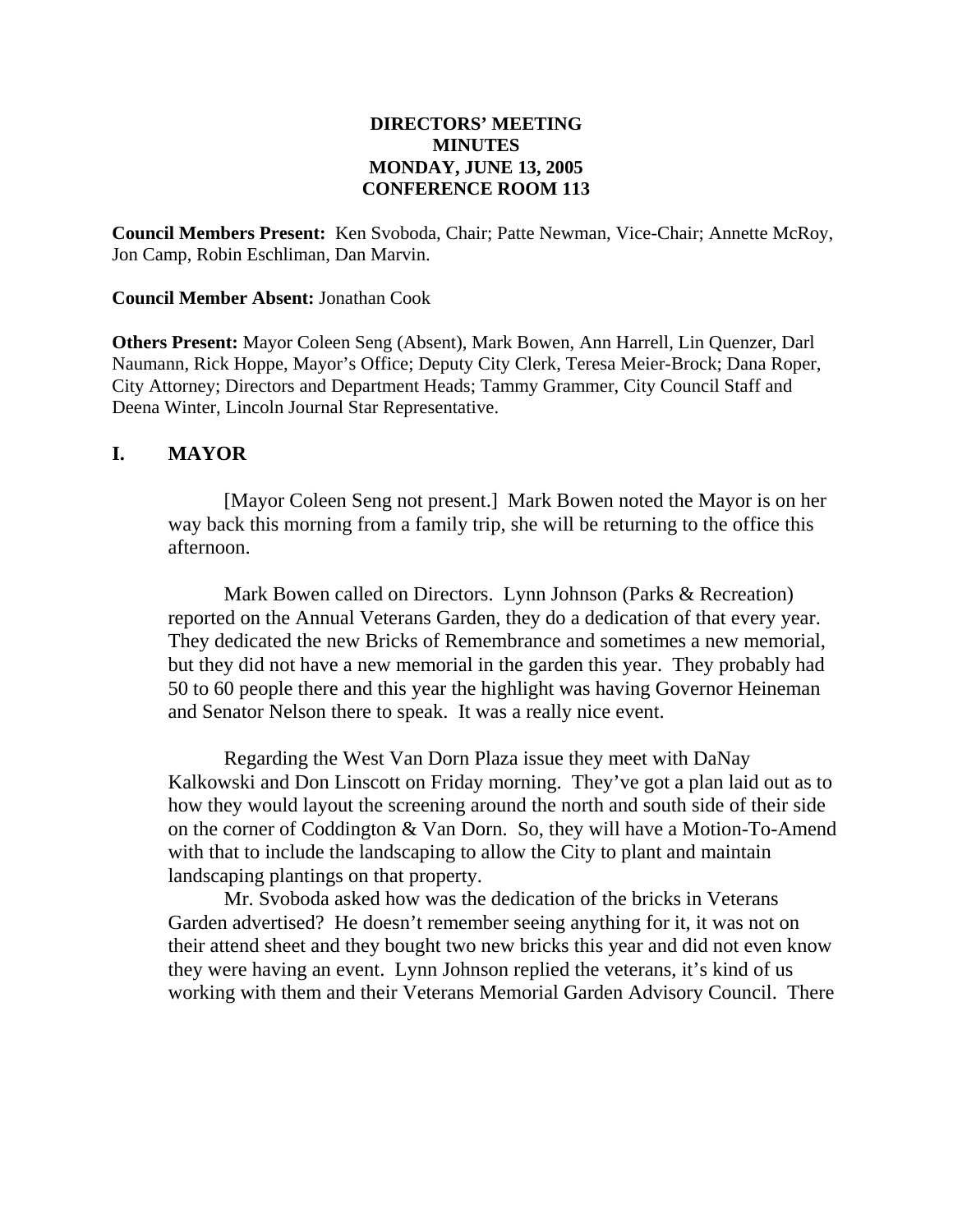is a working sub-committee who does events and they've had a couple of fumbles. Mr. Svoboda commented if they are volunteers, he can understand that. Mr. Johnson stated they will work on that because they track all of the donations that come in for that event. They can send out letters and invitations for the event and thanked Ken (Svoboda) for letting him know.

June Pederson (Aging Services) reported they had the  $11<sup>th</sup>$  Annual LifeLong Living Festival for the  $2<sup>nd</sup>$  year at the Abbott Sports Complex from 9:00 a.m. to 3:00 p.m. and it went beautifully. They learned lots last year about how to set it up. The parking lots were absolutely packed and they utilized their rural transit vans to go out and pick up people like they do at the hospital parking lots so people did not have to walk. They don't have a formal count yet but last year they had almost 2,500 people, she thinks it was a little lower this year. They had a huge crowd at 9:00 a.m. they were lined up outside waiting to come in. There was a Vintage Car Show which gave a lot of prizes and they recognized former Mayor Helen Boosalis for her 9 years of service on the Seniors Foundation Board.

Mark Bowen stated this morning he was over helping representatives with former governor and U.S. Senator Jim Exon's funeral this coming week. It will be on Wednesday at 4:00 p.m. at the State Capitol Rotunda, he will lie in state on Tuesday from Noon to 8:00 p.m. The Police Department and State Patrol is working together on traffic control for that day and he believes State of Nebraska is going to work with providing additional parking around the State Capitol.

- 1. NEWS ADVISORY RE: Mayor Coleen Seng and officials from Tier One Bank, Cornhusker Bank, StarTran and the Federal Transit Administration will launch a new housing initiative at 2:30 p.m. on June  $7<sup>th</sup>$  at Cornhusker Bank -(See Advisory). — NO COMMENTS
- 2. NEWS RELEASE RE: Initiative Promotes Home Ownership and Public Transit. — NO COMMENTS
- 3. NEWS RELEASE RE: Swimming And Wading Prohibited At Holmes Lake. — NO COMMENTS
- 4. NEWS RELEASE RE: Dust Control Project To Close Sections Of 98th Street. — Ms. Newman commented she's wondering how the  $98<sup>th</sup>$  Street dust control project went right before the rain. Karl Fredrickson replied he's not sure they even got started before the rain came. He thinks they are continuing it this week.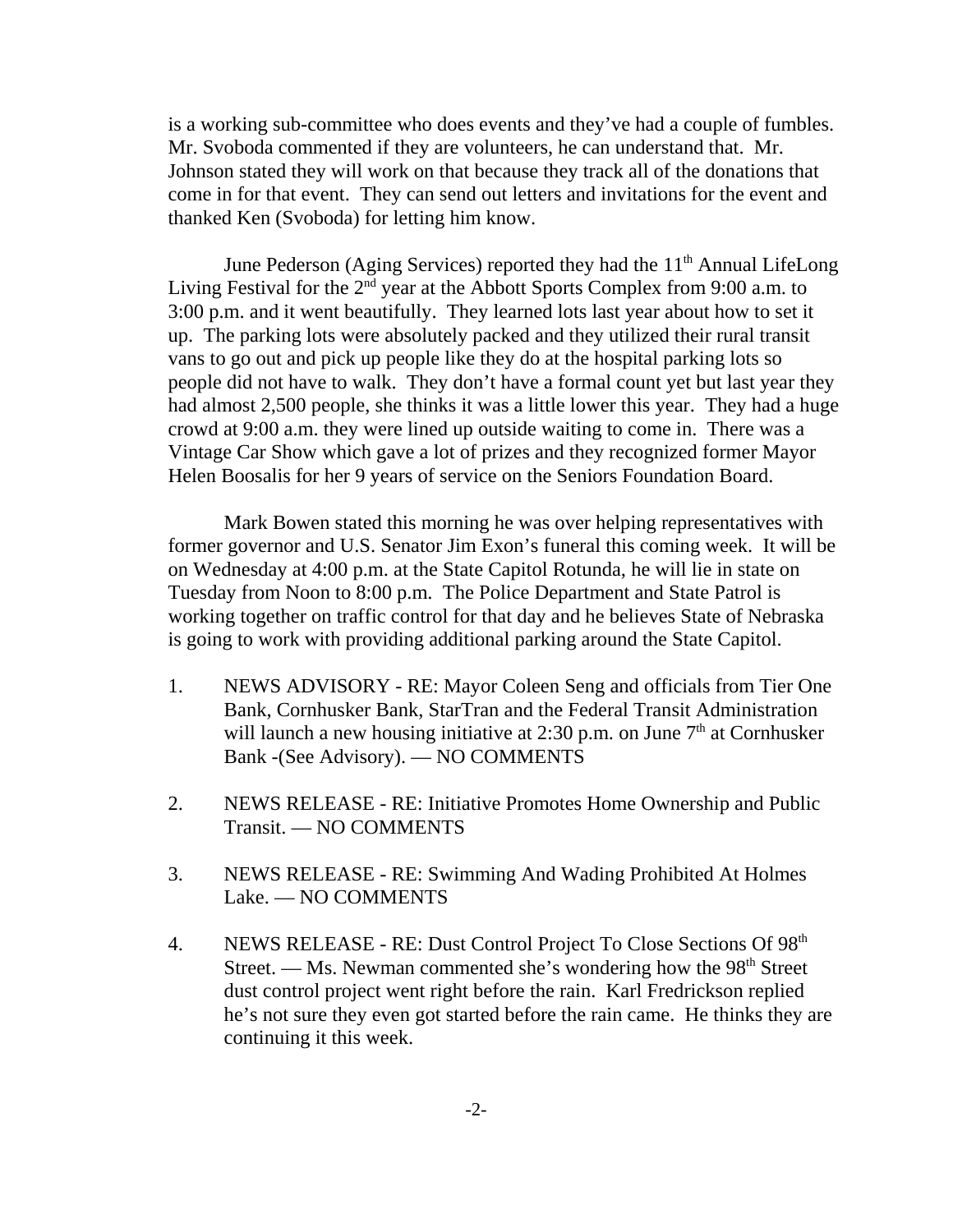5. NEWS RELEASE - RE: City Garages And Lots, Haymarket Offer Parking Alternatives For NCAA Super Regional Baseball Fans. — NO COMMENTS

# **II. DIRECTORS -NO FURTHER COMMENTS**

# **PLANNING**

- 1. Letter from Tom Cajka to Lyle Loth, ESP RE: Village Pointe at Capitol Beach Final Plat #04130-Generally located at Lamont Dr. and W. Industrial Lake Drive. — NO COMMENTS
- 2. Memo from Marvin Krout RE: Demolition of historic houses at 1137 and 1139 South  $7<sup>th</sup>$  Street. — [Mr. Marvin brought up this memo during his comments under "IV. Council-A. Council Requests/Correspondence".] (See that discussion)
- 3. Letter & Material from Marvin Krout RE: Comprehensive Plan/Long Range Transportation Plan Update. — NO COMMENTS
- 4. Memo & Map from David Cary RE: Boosalis Park and Northbank Junction Development Map. — NO COMMENTS

# **PLANNING COMMISSION FINAL ACTION .....**

- 1. Special Permit #05023 and Use Permit #140B DENIED-Expansion of Appian Way (Prairie Lake) to allow 18-screen theater complex  $(S. 91<sup>st</sup>$  and Pine Lake Road). — NO COMMENTS
- 2. Special Permit #04067 and Use Permit #139A Stone Bridge Creek Villas Community Unit Plan (South of Humphrey Avenue and northwest of the I-80 & No. 27<sup>th</sup> Street interchange) Resolution No. PC-00929 and PC-00930. — NO COMMENTS

# **PUBLIC WORKS & UTILITIES**

- 1. Public Works & Utilities ADVISORY RE: Sidewalk Repair Advisory-South Salt Creek Neighborhood Area-Project #702169 -(See Advisory). — NO COMMENTS
- 2. 2005 Floodplain Mapping -(See Map). NO COMMENTS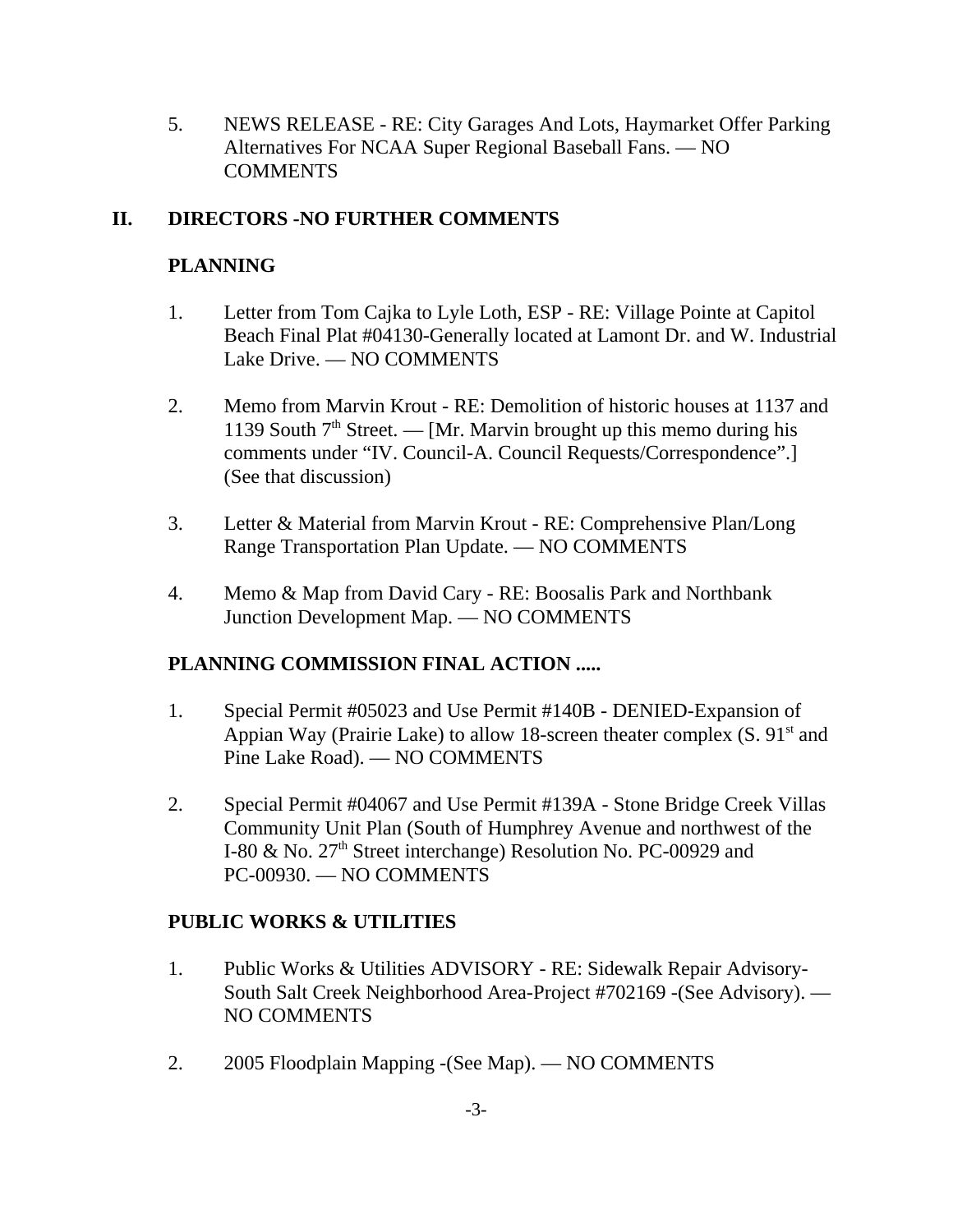#### **III. CITY CLERK**

Deputy City Clerk Teresa Meier-Brock stated Joan (Ross) is here today but still under the weather yet, so she will be taking the Council Meeting for her.

Deputy City Clerk Teresa Meier-Brock stated on the Agenda today, Items 8 through 12 will be called together. *[#8, 05-64, Annexation 05006; #9, 05R-113, Approving the Hartland's Garden Valley Addition Conditional Annexation & Zoning Agreement ...; #10, 05-65, Change of Zone 05024; #11, 05R-109, Appeals of...; and #12, 05-66, Vacation 05002.... (See Formal Council Agenda of June 13th for further descriptions of these Items.)]* 

Items 14 & 15 will be called together. *[#14, 05-68, Change of Zone 05019-Amending Section 27.83.010 of the Lincoln Municipal Code to establish that the requirements of the Build-Through Acreage (BTA) Overlay District only apply to application for development submitted after October 25, 2004.; and #15, 05-71, Misc. 05006-Amending the Lincoln Municipal Code by adding a new Section 26.15.070 to establish that Build-Through standards apply to all developments requiring a subdivision within the Build-Through Acreage (BTA) Overlay District.]* 

Items 16, 17 & 18 will be called together. *[#16, 05-69, Annexation 05007- Amending the Lincoln Corporate Limits Map by annexing approximately 26.1 acres of property generally located at S. 93rd Street and Old Cheney Road.; #17, 05R-112, Approving the Ravenwood Conditional Annexation and Zoning Agreement between the City and Ironwood Estates, LLC, Alan Fluckey, and Susan Chadwick relating to the annexation of approximately 26.1 acres, generally located at 93rd Street and Old Cheney Road.; and #18, 05-70, Change of Zone 05025, Application of Ironwood Estates, LLC for a change from AG Agricultural District to R-3 Residential District on property generally located at S. 93rd Street and Old Cheney Road.]*

For Item 11 they have a Motion-To-Amend. *[#11, 05R-109, Appeal of Keith Spilker, Donald W. Spilker, Larry Odgen, Bruce A. Spilker, Annabelle Neemann, Melinda Kramer, Betty King, Kahleen Zimmer and Charley Vogel from the Planning Commission approval of Special Permit 05015 to develop Hartland's Garden Valley Community Unit Plan for 326 dwelling units, with requested waivers of the required preliminary plat process, to allow blocks to exceed maximum block lengths, to reduce average lot width, to reduce lot area, to allow*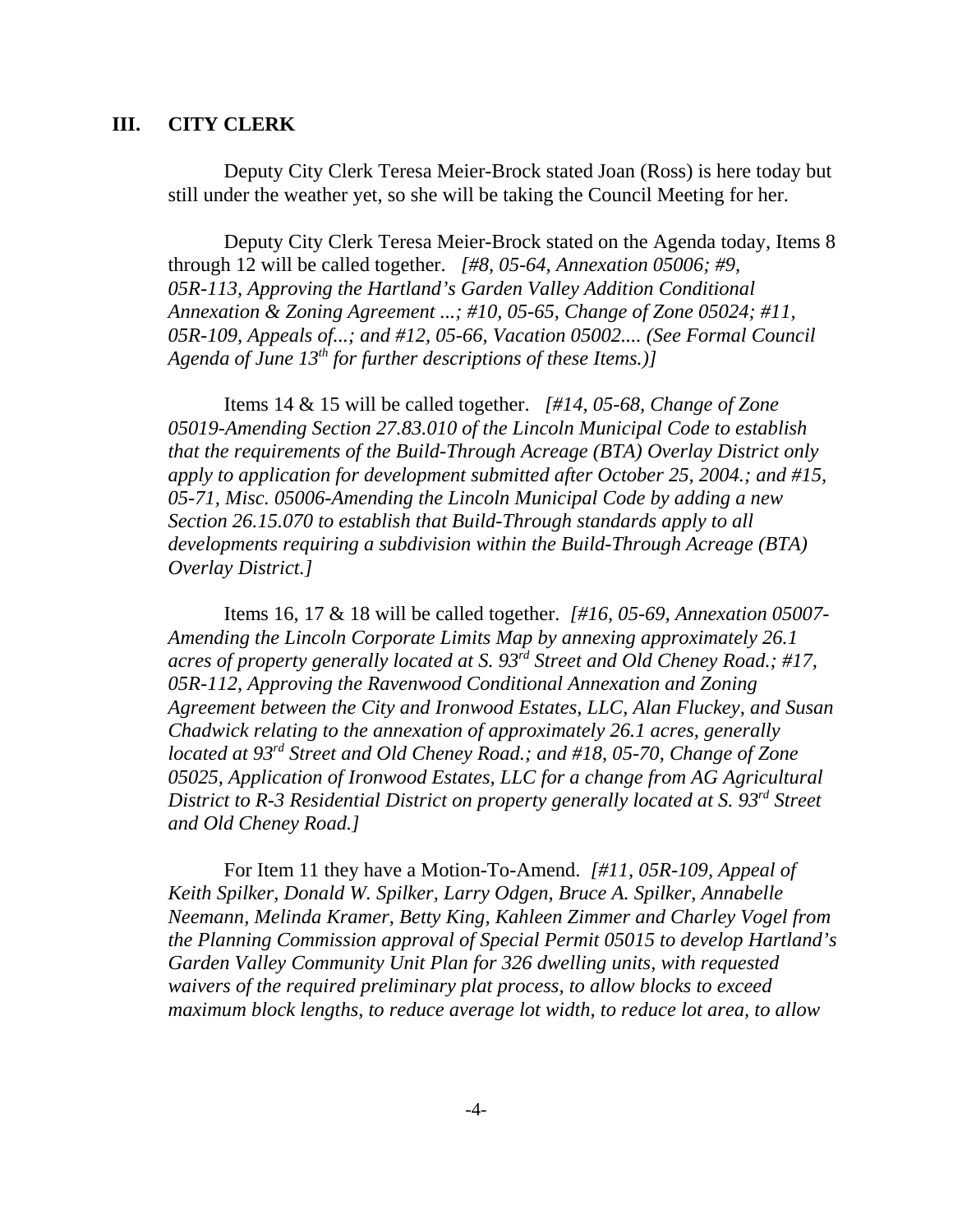*double frontage lots, to eliminate pedestrian easements, to allow streets to be paved without curb and gutter and to allow sanitary sewer to flow opposite street grades, on property generally located west of N. 14th Street and north of Fletcher Ave.]* 

For Items 37 & 41 they have Motions-To-Amend. The Motion-To-Amend for Item 41 was in Council's Legislative packets and Motion-To-Amend for Item 37 is the one she just handed out to Council. *[#37, 05R-100, Use Permit 133- Application of Stockwell Properties and R.C. Krueger Development Company to develop approximately 40,000 square feet of office and commercial floor area, with requested waivers of the required preliminary plat process, front and side yard setbacks, paving with curb and gutter, sidewalks, the requirement that all lots have frontage and access to a public street or private roadway, minimum lot frontage for a ground sign, signs in the front yard, signs more than 30 feet from a building, street trees, landscaping, and parking in the front yards, on property generally located northeast, southeast, and southwest of the intersection of West Van Dorn Street and South Coddington Ave.; and #41, 05-60, Change of Zone 05026-Application of Apple's Way and Uno Properties for a change from AG Agricultural District to R-1 Residential and B-2 Planned Neighborhood Business District, with a Planned Unit Development District designation, for development of approximately 32 dwelling units and 235,000 sq. ft. of commercial floor area, on property generally located at S. 66th Street and Highway 2.]* 

Ms. McRoy stated she was going to request from the Police Department the incident reports for Item 3 because she believes through the Internal Liquor Committee they have had some discussion on that establishment. (No one present from the Police Dept.) She wanted an update on it, so she will contact Investigator Fosler over lunch and get the reports. *[#3-Application of 13339 "O" Street, Inc. dba Brothers Est 1967 for an addition of an L-shaped outdoor sidewalk café area measuring 11' by 85' at the northeast corner of the building, plus basement for storage, to its presently licensed premise at 1339 "O" Street.]* 

Mr. Camp stated for Item 41 he had asked the applicant for an amendment on the easement. Mr. Camp asked Dana (Roper) if he received a copy of it from Tom Houston? Mr. Roper replied yes, he thinks they had several amendments that he was going to offer and as far as he knows the Planning Department had no objections to any of those. *[Item #41, 05-60, Change of Zone 05026-Application of Apple's Way and Uno Properties for a change from AG Agricultural District to R-1 Residential and B-2 Planned Neighborhood Business District, with a Planned Unit Development District designation, for development of approximately 32 dwelling units and 235,000 sq. ft. of commercial floor area, on property generally located at S. 66th Street and Highway 2.]*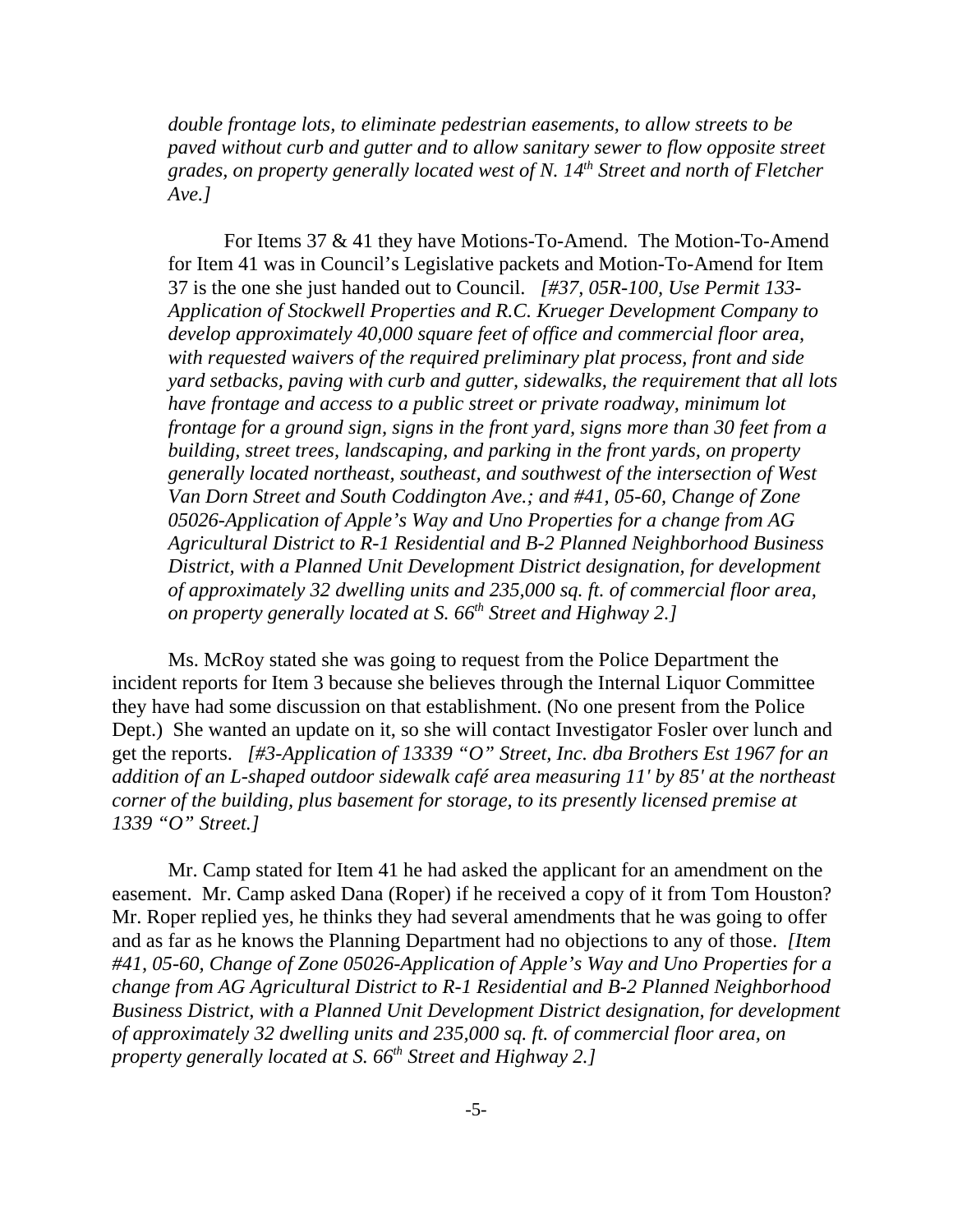#### **IV. COUNCIL**

# **A. COUNCIL REQUESTS/CORRESPONDENCE - NONE ANNETTE McROY - NO COMMENTS**

#### **DAN MARVIN -**

Mr. Marvin stated regarding the memo from Marvin Krout on the demolition of historic houses at 1137  $\&$  1139 South 7<sup>th</sup> Street, he read through it and would like someone to discuss it in regards to the [inaudible]. Ray Hill stated he will talk to Ed Zimmer and get back to him, but he thinks the [inaudible] may have been on a national registry of something that may make them a little different. Ann Harrell commented the primary designation is the three houses that he is speaking of with regard to the Antelope Valley project are specifically identified in our memorandum of agreement with the Federal Government. Where as the houses in Russian Bottoms don't have near that level of designation, in fact, they were not even designated as eligible, very different levels of designation occurred there. Mr. Marvin commented he understands there is differences. But, what he is most interested in is flushing out the legal protections that these three houses have and understanding that to find out if there is some negotiation of effort to navigate through and not necessarily retain those houses. Mark Bowen stated they are doing some of that discussion now. Ms. Harrell noted they will have Ed (Zimmer) here later to talk a little bit about the houses in the Russian Bottoms as well. [Copy of Memo on file in the City Council Office.]

#### **PATTE NEWMAN -**

Ms. Newman commented she always seems to get the interesting questions and doesn't know who to ask on this one. Someone asked if it was legal to run a down spout from a house eight feet in the air, curve it and have it end at the property line of a neighbors house so when it rains the water shots out into the neighbors yard. Ms. Newman noted they have done it already. Mike Merwick responded give me the address and he will check on it. Dana Roper said they will check and see if there is some building regulation that this violates. But, he suspects that they have a private lawsuit about changing the drainage and dumping the water on their neighbor.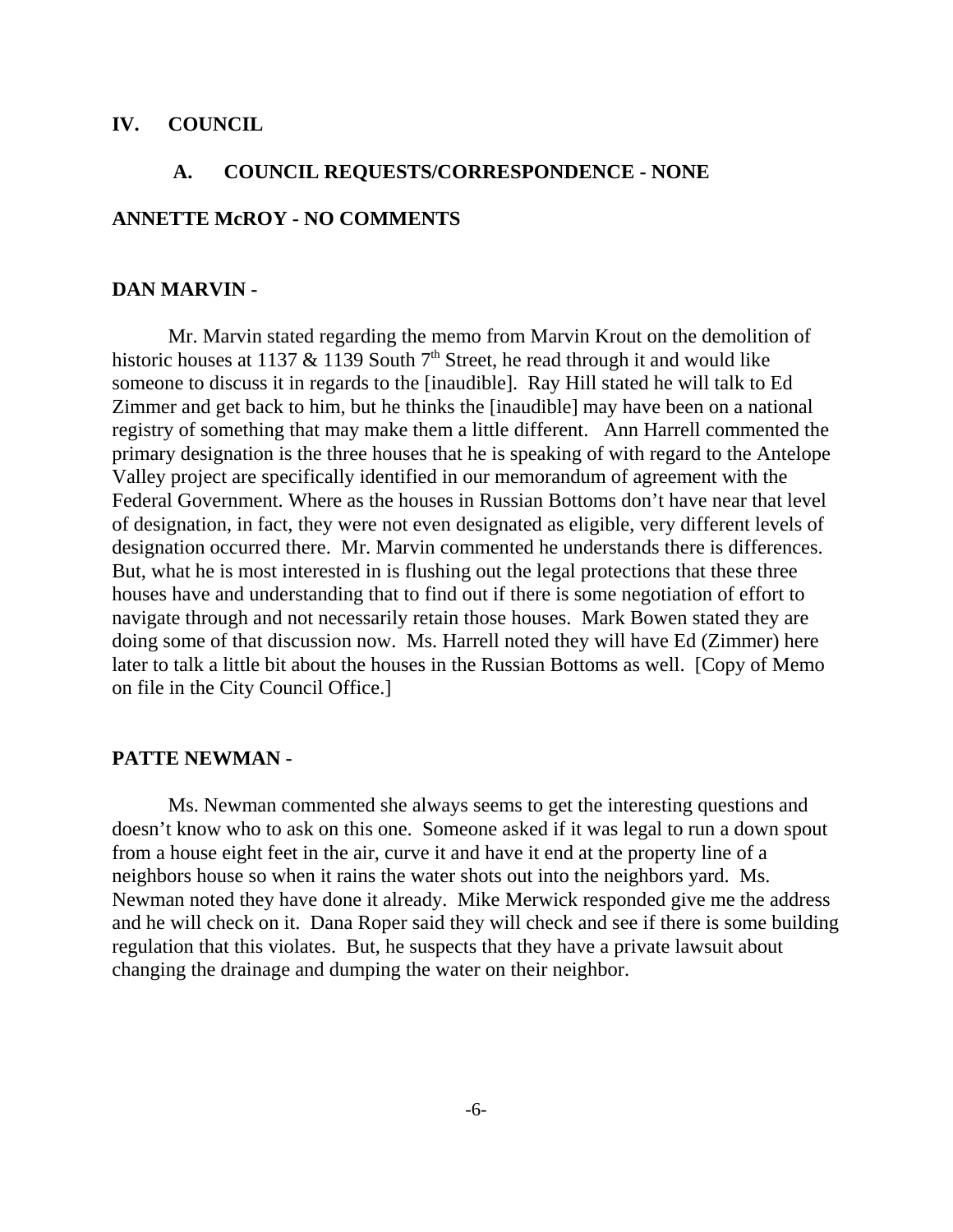Ms. Newman asked Dana Roper if he received any information from Judy Troutman? She is on the claims this week and she apparently called Jonathan Cook and she can not be here today and wants a delay. Mr. Roper replied no. Ms. Newman stated okay, she will ask to delay this claim.

Ms. Newman stated she would like to talk to Bruce Dart after the Directors' Meeting today.

### **JON CAMP - NO COMMENTS**

#### **ROBIN ESCHLIMAN**

Ms. Eschliman stated one issue that is apparently going to be coming before them which would be the  $7<sup>th</sup>$  & "K" building. It seems to her that they have three different issues they will be dealing with, one is a philosophical issue of should they sell a government building or not; second what is the current building worth; and third what would relocation cost be. With this customer coming forward and wanting to do this, she felt it might be helpful to go out into the open market and see if there were any possible locations in which they even could relocate the existing tenants within the private sector. She knows one thing that had been discussed is to build a building for them to put them in, but she begins to wonder if there is something out there already. If there is something out there that will tell them two things, one what is the current value of the building and two it will help them determine what relocation cost would be involved and if it is even feasible to do this. So, she has sent to our Commercial Brokers Committee a request for sites and have received word back from eight of them with private sector sites that they would like to see presented in the event they want to explore this a little bit further. Her personal philosophy on this and doesn't know if her Council colleagues share this with her or not, but she would like to may be bring it up is if they do want to examine this possibility. It is her feeling that the State and Public Schools make these kind of things public maybe the City should do the same. So, she has a file for Don Herz which has the eight commercial brokers and the sites they have selected which contains the buildings that are on the market. If nothing else, she thinks it would give them an idea of what our current building is worth and then again it could give them some in site as to what it would cost to relocate these tenants. If in fact, they decide to pursue this offer from this customer of the City. Ms. Eschliman presented the material to Don Herz.

Mr. Svoboda stated to Mark Bowen would there be a formal RFP for something like that when and if that comes forward. Mr. Bowen stated the  $24<sup>th</sup>$  is the deadline for people expressing interest in the building beyond the one they've got, it's private interest. The County did ask at one of their staff meetings a couple weeks ago if the County could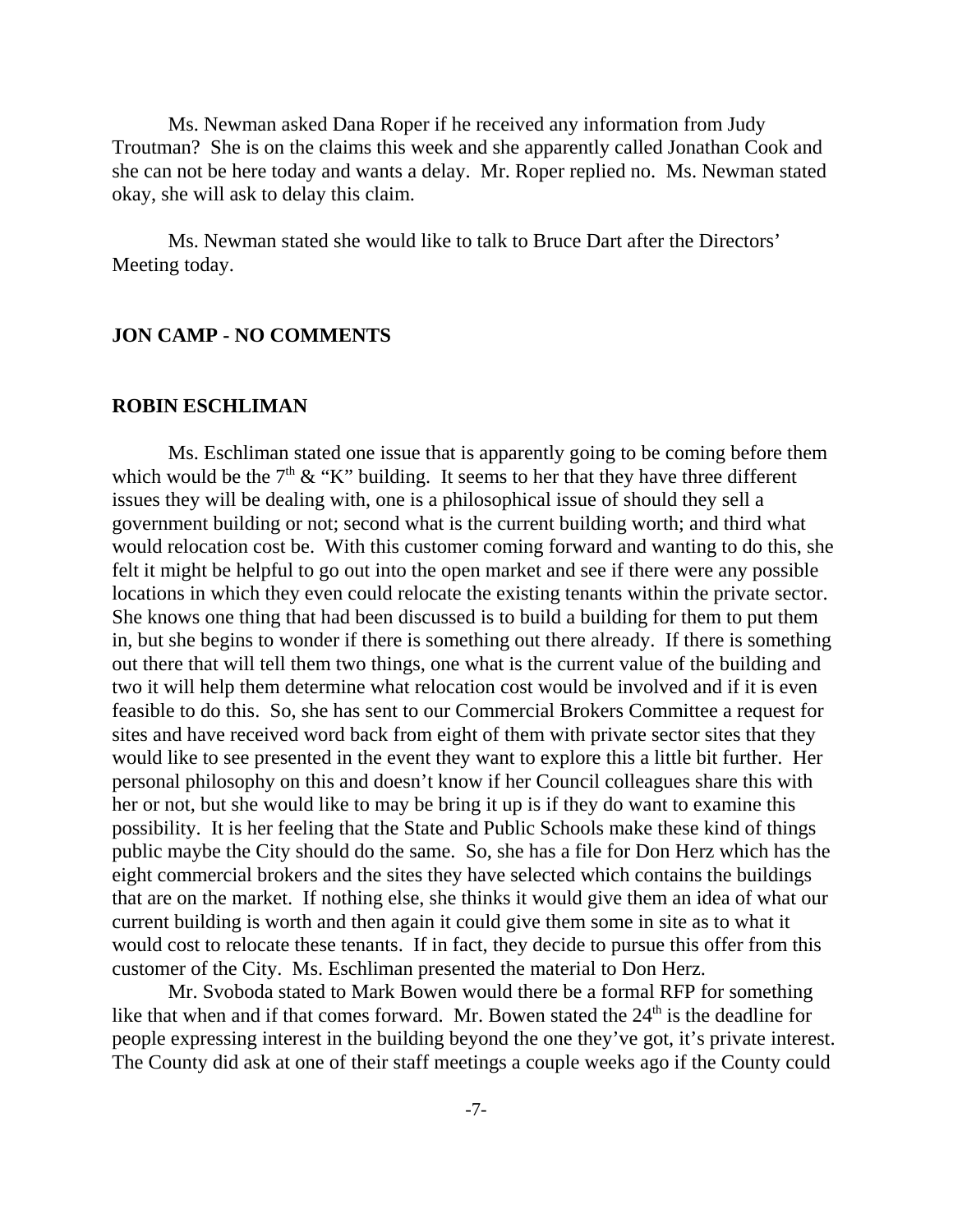buy the building. On the  $24<sup>th</sup>$  when those are all in and the Mayor can see what interest is out there at that point she will decide to go to RFP or if it's not worth pursuing anymore or what the next step is. Ann Harrell commented the Mayor asked Vince Mejer to be sort of the point of contact for people, he worked with the Law Department to put together a brief summary of expectations that if people wanted to make a bid [inaudible]. Mr. Svoboda commented okay, he thinks any other questions or comments can be directed to the Mayor's Office.

# **JONATHAN COOK - ABSENT**

## **KEN SVOBODA - NO COMMENTS**

## **V. MISCELLANEOUS**

- 1. Letter from Dave Fowler, Lincoln Musician RE: Would like to express his appreciation to the City Council for sending the smoking ban to Lincoln voters. — NO COMMENTS
- 2. Letter from Virginia K. Wright MS, Lincoln Neighborhood Alliance, Couches on Porches Sub-Committee - RE: The topic of "couches on porches". — NO COMMENTS
- 3. 2 -E-Mail's from Art Kavan; Jeff Kimble; RE: Wal-Mart. NO COMMENTS
- 4. E-Mail from Ken Kiewra RE: Lowe's proposal. NO COMMENTS
- 5. Letter from Kenneth A. Kiewra, Country Meadows Resident RE: Proposed Lowe's Development. — NO COMMENTS
- 6. Response E-Mail & Map from Thomas S. Shafer, P.E., Design/Construction Manager, Public Works & Utilities Department to Mr. King - RE:  $80^{th}$  & Pioneers. — NO COMMENTS
- 7. Memo & Map from David Cary, Transportation Planner, City-County Planning Department - RE: Boosalis Park and Northbank Junction Development Map. — NO COMMENTS
- 8. E-Mail from Karl Detweiler RE: Lack of Revenue. NO COMMENTS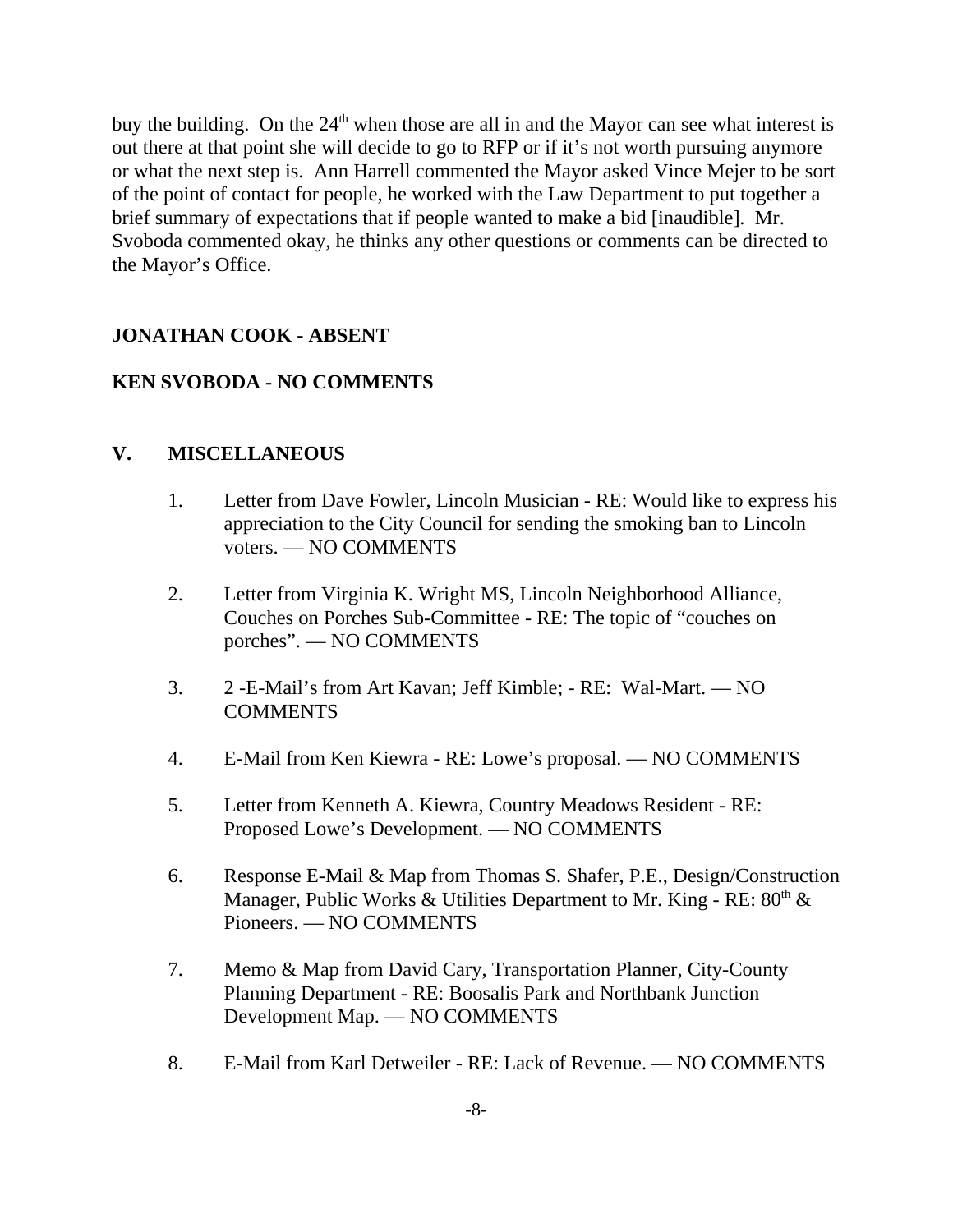- 9. E-Mail from Kevin RE: Wal-Mart. NO COMMENTS
- 10. Letter from David D. Babcock RE: Townhouse development proposal for the O-3 zoned property at the Northwest corner of South  $40<sup>th</sup>$  St. and Grainger Parkway. — NO COMMENTS
- 11. Letter from Melinda Kramer RE: Hartland's Garden Valley Community Unit Plan-Special Permit #05015. — NO COMMENTS
- 12. Letter from LINWELD, INC. RE: August 1, 2005 Proposed Rate Increase. — NO COMMENTS
- 13. Letter & Material from Jane Raybould, Director of Buildings & Equipment, B&R Stores, Inc. - RE: "Thank-you" for your vote against changing the comprehensive plan that would have allowed Wal-Mart at  $84<sup>th</sup>$  & Adams. — NO COMMENTS
- 14. E-Mail from Teresa Mulkey Predmore RE: Super Wal-Mart. NO **COMMENTS**

# **ADDENDUM - (For June 13th)**

# **I. MAYOR**

- 1. NEWS RELEASE RE: Public Invited To Learn About Harris Overpass Replacement Project. — NO COMMENTS
- 2. NEWS ADVISORY RE: Mayor Coleen Seng and the Joint Antelope Valley Authority invite members of the media, including editors, to a guided bus tour highlighting the Antelope Valley Project's latest developments: (See Advisory). — NO COMMENTS
- 3. NEWS ADVISORY RE: Mayor Seng's Public Schedule Week of June 11 through 17, 2005-Schedule subject to change -(See Advisory). — NO COMMENTS

## **II. CITY CLERK - NONE**